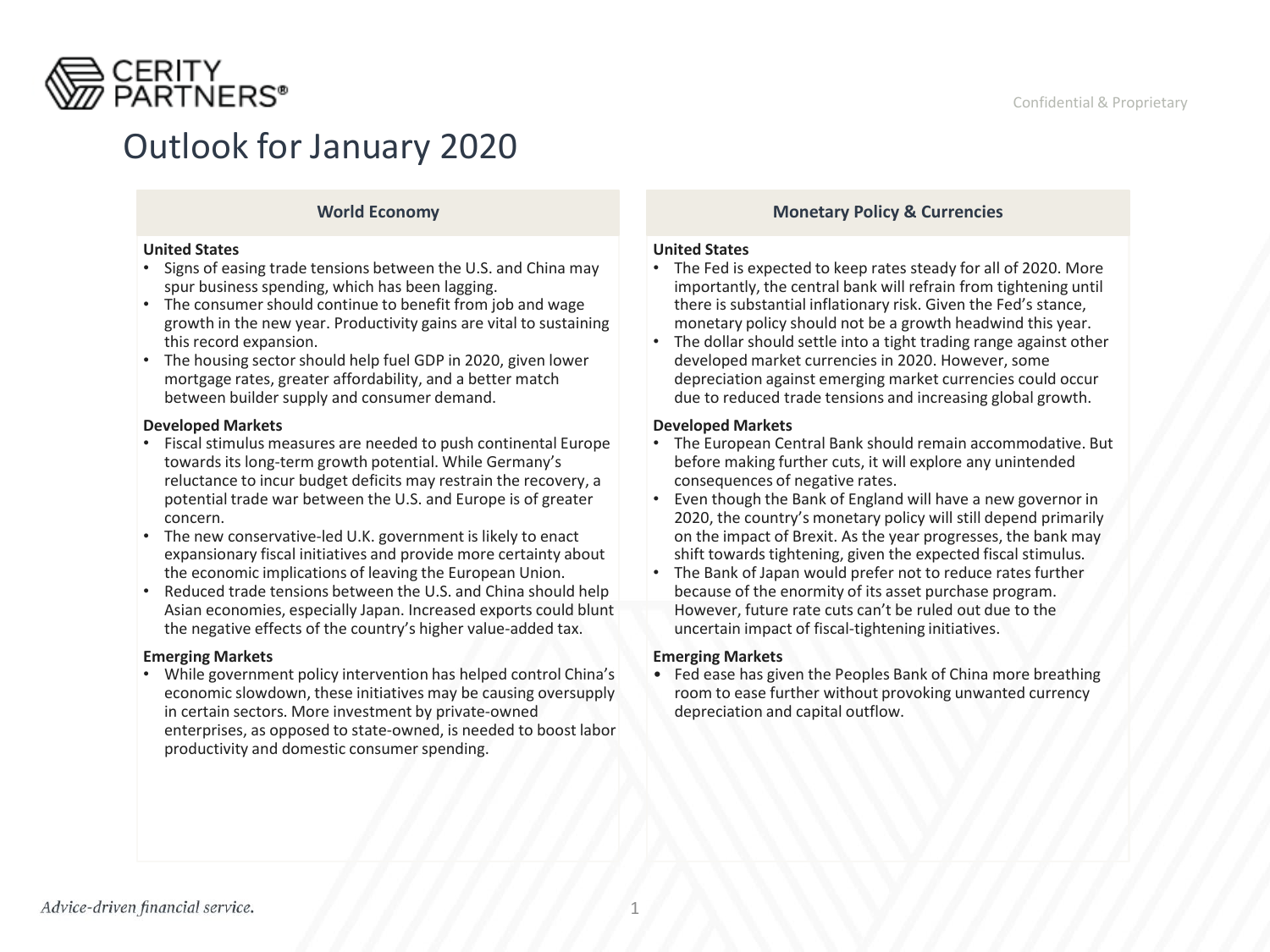

## Outlook for January 2020

#### **United States**

- Expectations for 2% economic growth in 2020 have helped resolve the yield curve inversion. They should also push intermediate to long-term yields higher, steepening the curve.
- The interest rate spreads on high-yield bonds are at levels that provide more than fair value for the risk incurred. Default pressure, outside of the energy space, remains low.
- Municipal bonds should benefit from favorable supply/demand dynamics and outperform their taxable counterparts in a rising rate environment.

#### **Developed Markets**

• Negative yields on the intermediate portion of various global yield curves should dissipate over the year, making developed market international bonds particularly vulnerable to price depreciation.

#### **Emerging Markets**

• As global growth improves and the risk of significant currency depreciation against the dollar declines, local-currency debt may offer more value than dollar-denominated emerging market bonds.

### **Equity Markets Bond Markets Commodities**

#### **United States**

• After a stellar performance in 2019, equity returns should be more muted, but comfortably positive in 2020. Earnings growth should accelerate slightly, and price/earnings ratios mildly expand, as cash and fixed-income returns remain historically low.

#### **Developed Markets**

- Even though slower growth is expected in Europe than the U.S., the global scope of revenues of large European companies should help close the valuation gap between U.S. and international equities.
- Easing trade tensions may provide a significant tailwind to Japanese equities, where the market has considerable exposure to export-sensitive and cyclical industries. The recent consumption tax increase may hinder smaller and more domestically oriented companies.

#### **Emerging Markets**

• Reduced trade tensions, a strong Chinese economy, and rising commodity prices could spur emerging market equities. While this sector has started to outperform developed market equities, the valuation gap is still significant.

#### **Oil**

• Oil prices benefitted from the impact the U.S.- China phase one trade agreement should have on global demand. Better than expected Q4 economic growth here and abroad pushed oil demand higher, while major producers showed continued supply resolve at the recent OPEC meeting. U.S. shale producers remain the biggest wild card as they have the ability, and apparent willingness, to flood the market when prices rise to certain levels.

#### **Gold**

• Fed ease and uncertainty over the outcome of the trade conflicts drove gold prices higher through much of 2019. Look for gold to decline from current levels now that these catalysts have subsided, and there's scant inflationary pressure.

#### **Industrial Metals**

• Copper is leading industrial metals prices higher, a sign that the global economy may be experiencing a cyclical rebound. Chinese and European economic growth could be robust enough to propel prices higher in the first quarter.